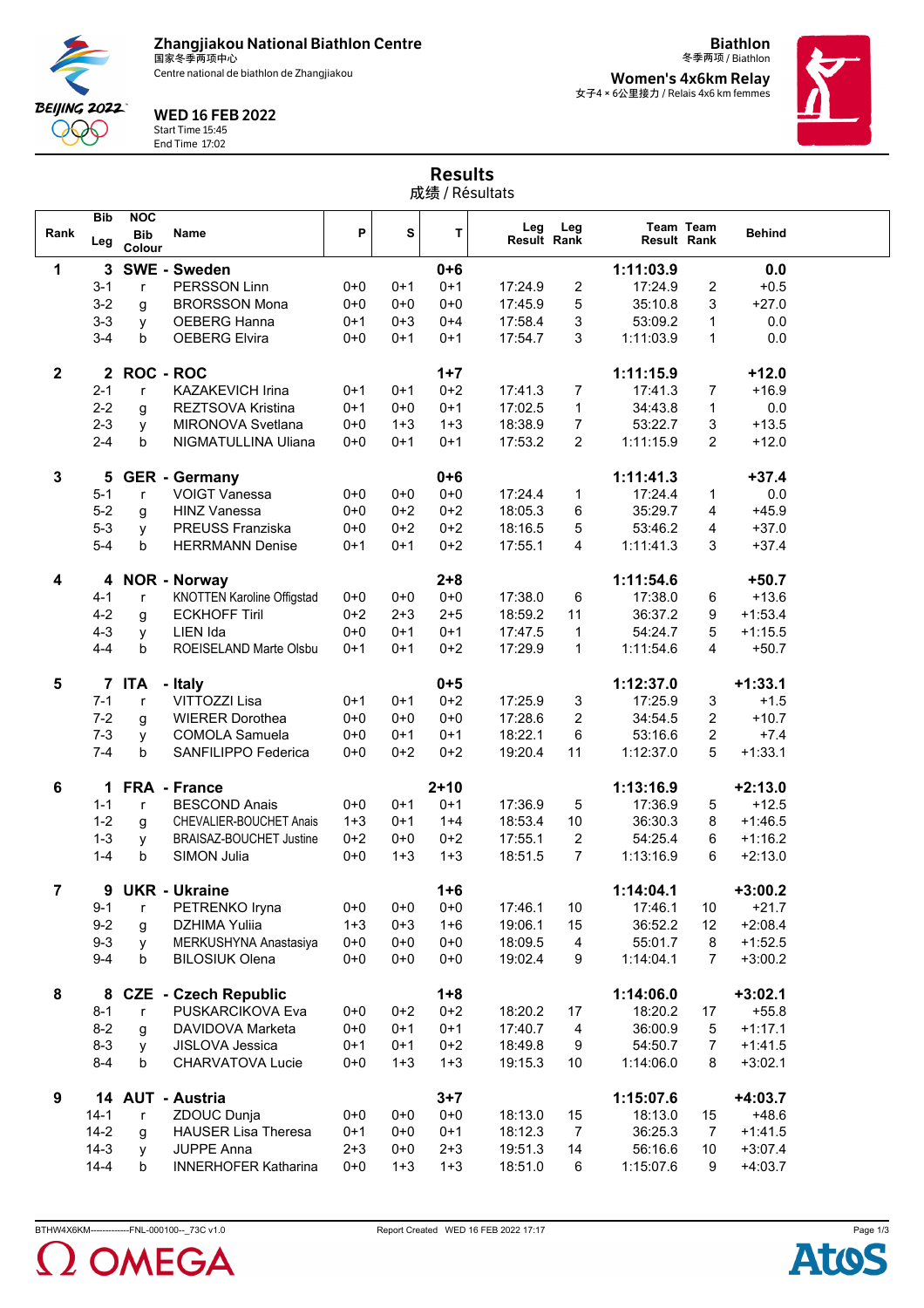**Zhangjiakou National Biathlon Centre** 国家冬季两项中心



Centre national de biathlon de Zhangjiakou

WED 16 FEB 2022

Start Time 15:45 End Time 17:02

冬季两项 / Biathlon **Women's 4x6km Relay** 女子4×6公里接力 / Relais 4x6 km femmes

**Biathlon**



|      |                   |                                    |                                         |         |         | <b>Results</b><br>成绩 / Résultats |                           |     |                    |           |               |
|------|-------------------|------------------------------------|-----------------------------------------|---------|---------|----------------------------------|---------------------------|-----|--------------------|-----------|---------------|
| Rank | <b>Bib</b><br>Leg | <b>NOC</b><br><b>Bib</b><br>Colour | <b>Name</b>                             | P       | s       | T                                | Leg<br><b>Result Rank</b> | Leg | <b>Result Rank</b> | Team Team | <b>Behind</b> |
| 10   | 16                |                                    | <b>CAN - Canada</b>                     |         |         | $0 + 8$                          |                           |     | 1:15:34.3          |           | $+4:30.4$     |
|      | $16 - 1$          | $\mathsf{r}$                       | <b>LUNDER Emma</b>                      | $0+1$   | $0 + 1$ | $0+2$                            | 17:45.8                   | 9   | 17:45.8            | 9         | $+21.4$       |
|      | $16 - 2$          | g                                  | <b>BANKES Megan</b>                     | $0 + 0$ | $0 + 3$ | $0 + 3$                          | 18:29.7                   | 8   | 36:15.5            | 6         | $+1:31.7$     |
|      | $16 - 3$          | у                                  | <b>DICKSON Emily</b>                    | $0 + 1$ | $0 + 2$ | $0 + 3$                          | 19:39.3                   | 12  | 55:54.8            | 9         | $+2:45.6$     |
|      | $16 - 4$          | b                                  | <b>BEAUDRY Sarah</b>                    | $0 + 0$ | $0 + 0$ | $0 + 0$                          | 19:39.5                   | 13  | 1:15:34.3          | 10        | $+4:30.4$     |
| 11   | 10                |                                    | <b>USA - United States of America</b>   |         |         | $2 + 9$                          |                           |     | 1:15:51.3          |           | $+4:47.4$     |
|      | $10-1$            | $\mathsf{r}$                       | <b>DUNKLEE Susan</b>                    | $0+0$   | $0 + 0$ | $0 + 0$                          | 18:44.8                   | 18  | 18:44.8            | 18        | $+1:20.4$     |
|      | $10 - 2$          | g                                  | <b>EGAN Clare</b>                       | $0+2$   | $1 + 3$ | $1 + 5$                          | 19:04.1                   | 14  | 37:48.9            | 15        | $+3:05.1$     |
|      | $10-3$            | V                                  | <b>IRWIN Deedra</b>                     | $0 + 0$ | $1 + 3$ | $1 + 3$                          | 19:17.1                   | 10  | 57:06.0            | 13        | $+3.56.8$     |
|      | $10 - 4$          | b                                  | <b>REID Joanne</b>                      | $0 + 0$ | $0 + 1$ | $0 + 1$                          | 18:45.3                   | 5   | 1:15:51.3          | 11        | $+4:47.4$     |
| 12   | 18                |                                    | <b>CHN</b> - People's Republic of China |         |         | $1 + 5$                          |                           |     | 1:16:11.5          |           | $+5:07.6$     |
|      | $18-1$            | $\mathsf{r}$                       | <b>TANG Jialin</b>                      | $0 + 0$ | $0 + 1$ | $0 + 1$                          | 18:05.2                   | 13  | 18:05.2            | 13        | $+40.8$       |
|      | $18-2$            | g                                  | CHU Yuanmeng                            | $0 + 0$ | $0 + 1$ | $0 + 1$                          | 18:37.9                   | 9   | 36:43.1            | 10        | $+1.59.3$     |
|      | $18-3$            | y                                  | <b>DING Yuhuan</b>                      | $0 + 0$ | $1 + 3$ | $1 + 3$                          | 19:44.2                   | 13  | 56:27.3            | 11        | $+3:18.1$     |
|      | $18 - 4$          | b                                  | <b>MENG Fanqi</b>                       | $0 + 0$ | $0 + 0$ | $0 + 0$                          | 19:44.2                   | 14  | 1:16:11.5          | 12        | $+5.07.6$     |
| 13   | 6                 |                                    | <b>BLR</b> - Belarus                    |         |         | $5 + 16$                         |                           |     | 1:16:34.4          |           | $+5:30.5$     |
|      | $6 - 1$           | $\mathsf{r}$                       | LESHCHANKA Iryna                        | $0 + 0$ | $0+2$   | $0 + 2$                          | 17:51.9                   | 11  | 17:51.9            | 11        | $+27.5$       |
|      | $6 - 2$           | g                                  | ALIMBEKAVA Dzinara                      | $0 + 0$ | $1 + 3$ | $1 + 3$                          | 18:59.9                   | 12  | 36:51.8            | 11        | $+2:08.0$     |
|      | $6 - 3$           | у                                  | <b>KRUCHYNKINA Elena</b>                | $0 + 3$ | $3 + 3$ | $3 + 6$                          | 20:47.7                   | 15  | 57:39.5            | 14        | $+4:30.3$     |
|      | $6 - 4$           | b                                  | <b>SOLA Hanna</b>                       | $0+2$   | $1 + 3$ | $1 + 5$                          | 18:54.9                   | 8   | 1:16:34.4          | 13        | $+5:30.5$     |
| 14   |                   |                                    | 15 POL - Poland                         |         |         | $1 + 10$                         |                           |     | 1:17:12.1          |           | $+6:08.2$     |
|      | $15 - 1$          | $\mathsf{r}$                       | HOJNISZ-STAREGA Monika                  | $0+2$   | $0+1$   | $0 + 3$                          | 18:06.0                   | 14  | 18:06.0            | 14        | $+41.6$       |
|      | $15 - 2$          | g                                  | <b>ZUK Kamila</b>                       | $1 + 3$ | $0 + 1$ | $1 + 4$                          | 20:04.3                   | 17  | 38:10.3            | 18        | $+3:26.5$     |
|      | $15 - 3$          | у                                  | ZBYLUT Kinga                            | $0 + 0$ | $0 + 3$ | $0 + 3$                          | 19:33.1                   | 11  | 57:43.4            | 15        | $+4:34.2$     |
|      | $15 - 4$          | $\mathbf b$                        | <b>MAKA Anna</b>                        | $0+0$   | $0+0$   | $0+0$                            | 19:28.7                   | 12  | 1:17:12.1          | 14        | $+6:08.2$     |
| 15   |                   |                                    | 12 EST - Estonia                        |         |         |                                  |                           |     | <b>LAP</b>         |           |               |
|      | $12 - 1$          | $\mathsf{r}$                       | OJA Regina                              | $0+1$   | $0 + 3$ | $0 + 4$                          | 18:18.9                   | 16  | 18:18.9            | 16        | $+54.5$       |
|      | $12 - 2$          | g                                  | <b>TOMINGAS Tuuli</b>                   | $0+2$   | $2 + 3$ | $2 + 5$                          | 19:36.8                   | 16  | 37:55.7            | 17        | $+3:11.9$     |
|      | $12 - 3$          | y                                  | <b>KUELM Susan</b>                      | $0 + 1$ | $0 + 0$ | $0 + 1$                          | 18:42.6                   | 8   | 56:38.3            | 12        | $+3:29.1$     |
|      | $12 - 4$          | b                                  | <b>TALIHAERM Johanna</b>                | $3 + 3$ |         |                                  |                           |     |                    |           |               |
| 16   | 13                | <b>FIN</b>                         | - Finland                               |         |         |                                  |                           |     | <b>LAP</b>         |           |               |
|      | $13 - 1$          | $\mathsf{r}$                       | <b>MINKKINEN Suvi</b>                   | $0+0$   | $0+0$   | $0 + 0$                          | 19:15.2                   | 19  | 19:15.2            | 19        | $+1:50.8$     |
|      | $13 - 2$          | g                                  | <b>EDER Mari</b>                        | $0 + 0$ | $0 + 0$ | $0 + 0$                          | 17:39.3                   | 3   | 36:54.5            | 13        | $+2:10.7$     |
|      | $13 - 3$          | y                                  | <b>JANKA Erika</b>                      | $0 + 1$ | $2 + 3$ | $2 + 4$                          | 21:11.6                   | 16  | 58:06.1            | 16        | $+4.56.9$     |
|      | $13 - 4$          | b                                  | <b>KINNUNEN Nastassia</b>               | $0+2$   |         |                                  |                           |     |                    |           |               |
|      |                   |                                    |                                         |         |         |                                  |                           |     |                    |           |               |

**17 17 JPN - Japan LAP** 17-1 <sup>r</sup> TACHIZAKI Fuyuko 0+1 0+2 0+3 17:55.9 12 17:55.9 12 +31.5 17-2 g MAEDA Sari 0+0 0+3 0+3 19:01.8 13 36:57.7 14 +2:13.9 17-3 y HACHISUKA Asuka 0+0 2+3 2+3 21:16.4 17 58:14.1 17 +5:04.9 17-4 b TANAKA Yurie 0+3 **18 20 BUL - Bulgaria LAP** 20-1 r TODOROVA Milena 0+1 0+1 0+2 17:36.7 4 17:36.7 4 +12.3 20-2 g ZDRAVKOVA Maria 0+0 1+3 1+3 21:04.7 19 38:41.4 19 +3:57.6 20-3 y HRISTOVA Lora 0+1 0+1 0+2 20-4 b KADEVA Daniela